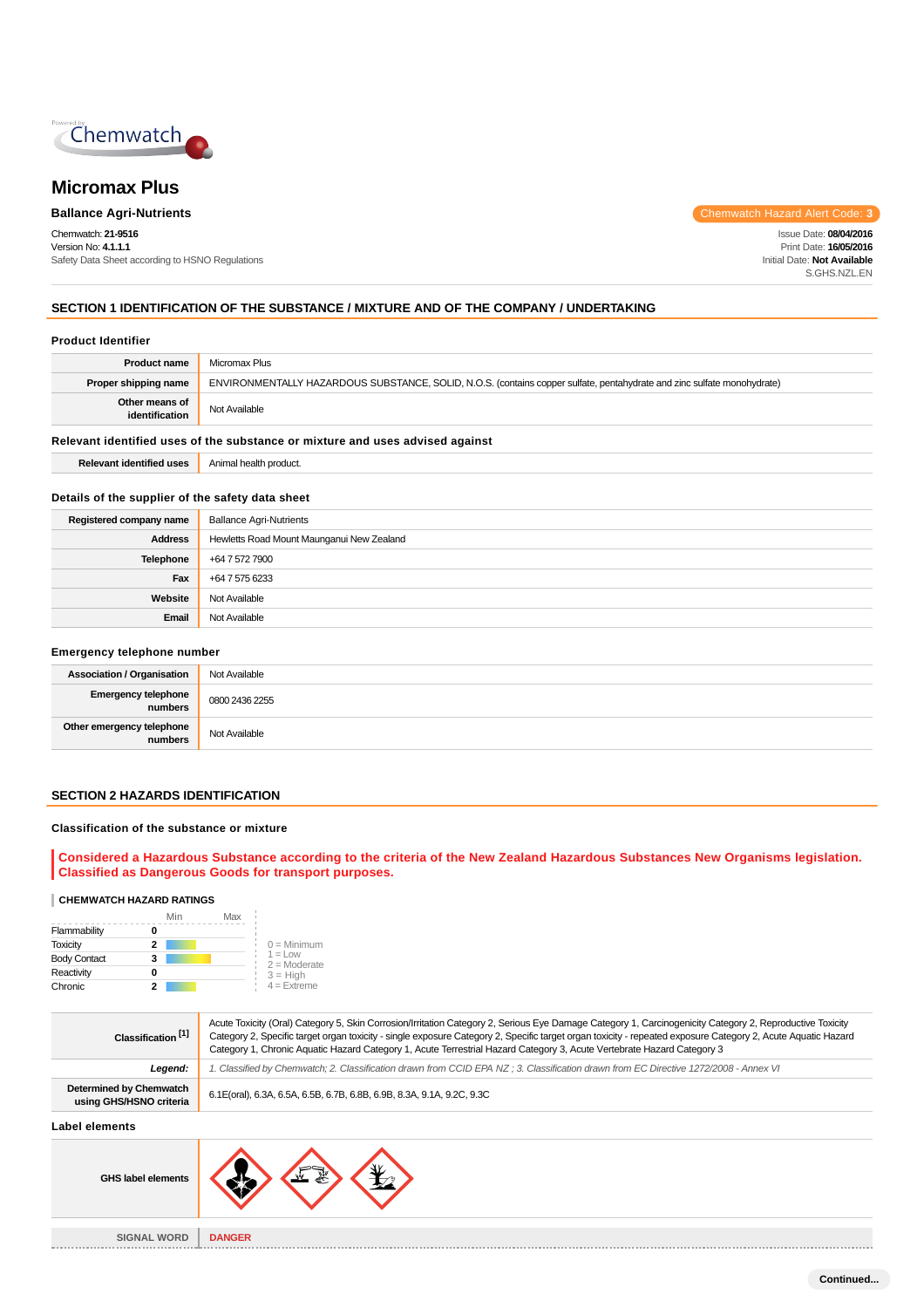# **Hazard statement(s)**

| H303 | May be harmful if swallowed                           |
|------|-------------------------------------------------------|
| H315 | Causes skin irritation.                               |
| H318 | Causes serious eye damage.                            |
| H351 | Suspected of causing cancer.                          |
| H361 | Suspected of damaging fertility or the unborn child.  |
| H371 | May cause damage to organs.                           |
| H373 | May cause damage to organs.                           |
| H410 | Very toxic to aquatic life with long lasting effects. |
| H423 | Harmful to the soil environment                       |
| H433 | Harmful to terrestrial vertebrates                    |
|      |                                                       |

### **Precautionary statement(s) Prevention**

| P201 | Obtain special instructions before use.                                    |
|------|----------------------------------------------------------------------------|
| P260 | Do not breathe dust/fume/gas/mist/vapours/spray.                           |
| P280 | Wear protective gloves/protective clothing/eye protection/face protection. |
| P281 | Use personal protective equipment as required.                             |

# **Precautionary statement(s) Response**

| P305+P351+P338 | IF IN EYES: Rinse cautiously with water for several minutes. Remove contact lenses, if present and easy to do. Continue rinsing. |  |
|----------------|----------------------------------------------------------------------------------------------------------------------------------|--|
| P308+P313      | IF exposed or concerned: Get medical advice/attention.                                                                           |  |
| P309+P311      | IF exposed or if you feel unwell: Call a POISON CENTER or doctor/physician.                                                      |  |
| P310           | Immediately call a POISON CENTER or doctor/physician.                                                                            |  |

# **Precautionary statement(s) Storage**

**P405** Store locked up.

# **Precautionary statement(s) Disposal**

**P501** Dispose of contents/container in accordance with local regulations.

# **SECTION 3 COMPOSITION / INFORMATION ON INGREDIENTS**

### **Substances**

See section below for composition of Mixtures

## **Mixtures**

| <b>CAS No</b> | %[weight] | Name                                  |
|---------------|-----------|---------------------------------------|
| 10034-99-8    | 50-70     | magnesium sulfate, heptahydrate       |
| 7758-99-8     | 10-20     | copper sulfate, pentahydrate          |
| 7446-19-7     | 15-20     | zinc sulfate monohydrate              |
| 10026-24-1    | <1        | cobalt(II) sulfate, heptahydrate      |
| 7789-80-2     | < 0.5     | calcium iodate                        |
| 13410-01-0    | < 0.5     | sodium selenate, anhydrous            |
| 112926-00-8   | $<$ 2     | silica precipitated, crystalline free |
| Not Available | $<$ 10    | copper glycine complex                |
| Not Available | <1        | Summit-peppermint                     |

# **SECTION 4 FIRST AID MEASURES**

NZ Poisons Centre 0800 POISON (0800 764 766) | NZ Emergency Services: 111

### **Description of first aid measures**

| <b>Eye Contact</b>  | If this product comes in contact with the eyes:<br>Immediately hold eyelids apart and flush the eye continuously with running water.<br>Ensure complete irrigation of the eye by keeping eyelids apart and away from eye and moving the eyelids by occasionally lifting the upper and lower lids.<br>• Continue flushing until advised to stop by the Poisons Information Centre or a doctor, or for at least 15 minutes.<br>Transport to hospital or doctor without delay.<br>► Removal of contact lenses after an eye injury should only be undertaken by skilled personnel. |
|---------------------|--------------------------------------------------------------------------------------------------------------------------------------------------------------------------------------------------------------------------------------------------------------------------------------------------------------------------------------------------------------------------------------------------------------------------------------------------------------------------------------------------------------------------------------------------------------------------------|
| <b>Skin Contact</b> | If skin contact occurs:<br>Immediately remove all contaminated clothing, including footwear.<br>Flush skin and hair with running water (and soap if available).<br>Seek medical attention in event of irritation.                                                                                                                                                                                                                                                                                                                                                              |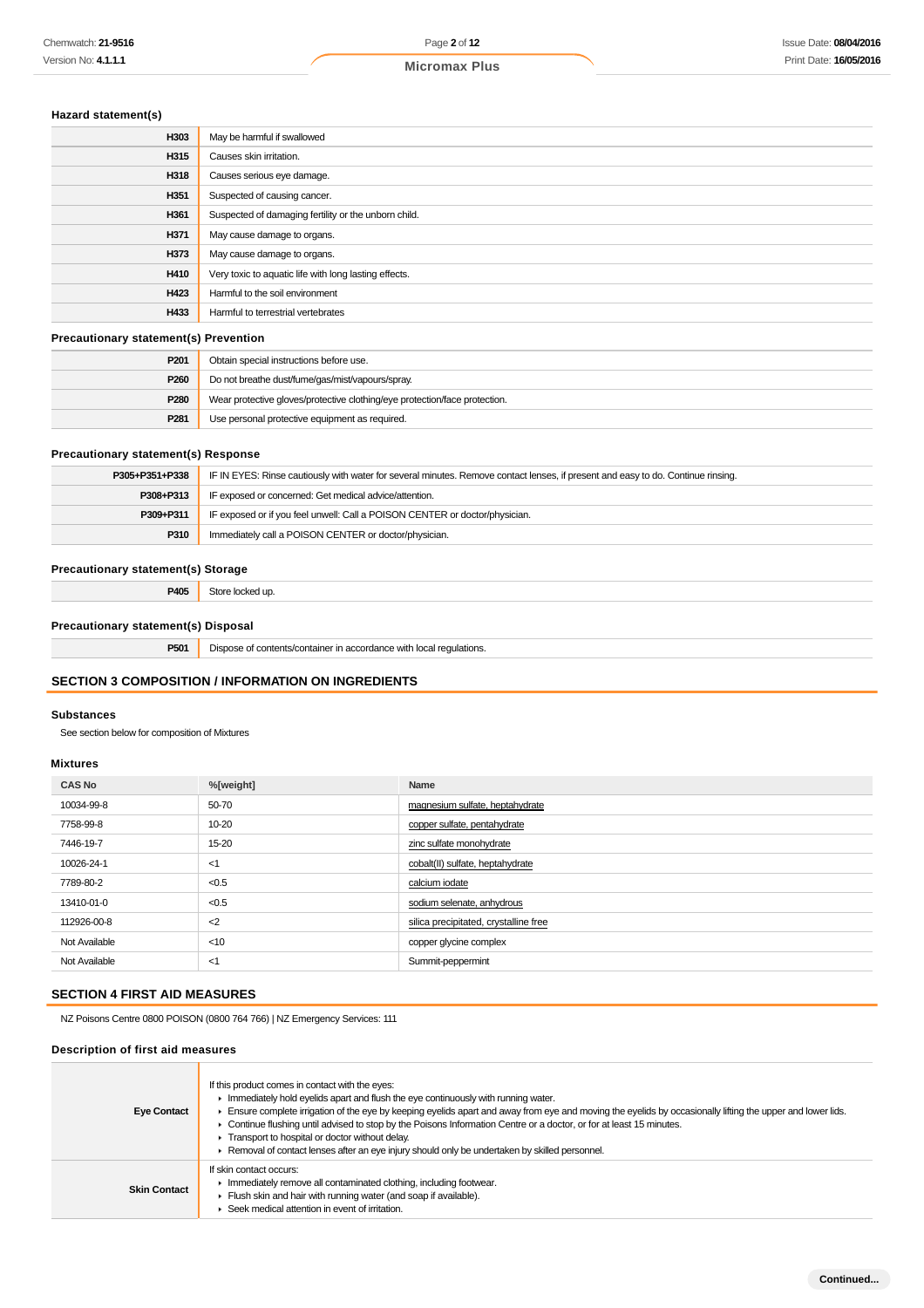| JI I I VU. <del>4</del> . I. I. I |                                         | <b>Micromax Plus</b>                                                       |
|-----------------------------------|-----------------------------------------|----------------------------------------------------------------------------|
|                                   |                                         |                                                                            |
|                                   | Lay patient down. Keep warm and rested. | If fumes or combustion products are inhaled remove from contaminated area. |

- Prostheses such as false teeth, which may block airway, should be removed, where possible, prior to initiating first aid procedures.
	- Apply artificial respiration if not breathing, preferably with a demand valve resuscitator, bag-valve mask device, or pocket mask as trained. Perform CPR if necessary.
- **F** Transport to hospital, or doctor.
	- **IF SWALLOWED, REFER FOR MEDICAL ATTENTION, WHERE POSSIBLE, WITHOUT DELAY.**
	- For advice, contact a Poisons Information Centre or a doctor.
	- **I** Urgent hospital treatment is likely to be needed.
	- In the mean time, qualified first-aid personnel should treat the patient following observation and employing supportive measures as indicated by the patient's condition.
- If the services of a medical officer or medical doctor are readily available, the patient should be placed in his/her care and a copy of the SDS should be
	- provided. Further action will be the responsibility of the medical specialist. If medical attention is not available on the worksite or surroundings send the patient to a hospital together with a copy of the SDS.
- **Ingestion**

#### **Where medical attention is not immediately available or where the patient is more than 15 minutes from a hospital or unless instructed otherwise:**

- **INDUCE** vomiting with fingers down the back of the throat, **ONLY IF CONSCIOUS**. Lean patient forward or place on left side (head-down position, if possible) to maintain open airway and prevent aspiration.
- **NOTE:** Wear a protective glove when inducing vomiting by mechanical means.

#### **Indication of any immediate medical attention and special treatment needed**

for copper intoxication:

- ▶ Unless extensive vomiting has occurred empty the stomach by lavage with water, milk, sodium bicarbonate solution or a 0.1% solution of potassium ferrocyanide (the resulting copper ferrocyanide is insoluble).
- Administer egg white and other demulcents.

**Inhalation**

- **Maintain electrolyte and fluid balances.**
- Morphine or meperidine (Demerol) may be necessary for control of pain.
- If symptoms persist or intensify (especially circulatory collapse or cerebral disturbances, try BAL intramuscularly or penicillamine in accordance with the supplier's recommendations.
- **Treat shock vigorously with blood transfusions and perhaps vasopressor amines.**
- If intravascular haemolysis becomes evident protect the kidneys by maintaining a diuresis with mannitol and perhaps by alkalinising the urine with sodium bicarbonate.
- It is unlikely that methylene blue would be effective against the occassional methaemoglobinemia and it might exacerbate the subsequent haemolytic episode.
- Institute measures for impending renal and hepatic failure.
	- [GOSSELIN, SMITH & HODGE: Commercial Toxicology of Commercial Products]
- A role for activated for charcoals or emesis is, as yet, unproven.
- In severe poisoning CaNa2EDTA has been proposed.

**IELLENHORN & BARCELOUX: Medical Toxicology]** 

Magnesium is present in the blood, as a normal constituent, at concentrations between 1.6 to 2.2 meg/L. Some 30% is plasma bound. At serum magnesium levels of 3-4 meg/L, signs of CNS depression, loss of reflexes, muscular tone and power, and bradycardia occur. Cardiac arrest (sometimes fatal) and/or respiratory paralysis can occur at plasma levels of 10-15 meg/L. For acute or short term repeated exposures to magnesium:

- Symptomatic hypermagnesaemia appears rarely in the absence of intestinal or renal disease.
- Elevated magnesium levels may cause hypocalcaemia because of decreased parathyroid hormone activity and decreased end-organ responsiveness.
- Patients with severe hypermagnesemia may develop sudden respiratory arrest and must be watched closely for apnoea.
- Use fluids, then vasopressors for hypotension. Frequently hypotension responds to calcium administration.
- Induce emesis or administer lavage if patient presents within 4 hours of ingestion. Use sodium cathartics, with caution, in presence of cardiac or renal failure.
- Activated charcoal is not useful.
- ▶ Calcium is an antagonist of magnesium action and is an effective antidote when serum levels exceed 5 meq/L and the patient exhibits symptoms. The adult dose of calcium gluconate is 10 ml of a 10% solution over several minutes. [Ellenhorn and Barceloux: Medical Toxicology]

# **SECTION 5 FIREFIGHTING MEASURES**

#### **Extinguishing media**

- Water spray or fog.
- Foam.
- Dry chemical powder.
- BCF (where regulations permit).

#### **Special hazards arising from the substrate or mixture**

**Fire Incompatibility** None known.

| <b>Advice for firefighters</b> |                                                                                                                                                                                                                                                                                                                  |  |  |
|--------------------------------|------------------------------------------------------------------------------------------------------------------------------------------------------------------------------------------------------------------------------------------------------------------------------------------------------------------|--|--|
| <b>Fire Fighting</b>           | Alert Fire Brigade and tell them location and nature of hazard.<br>$\triangleright$ Wear breathing apparatus plus protective gloves in the event of a fire.<br>Prevent, by any means available, spillage from entering drains or water courses.<br>• Use fire fighting procedures suitable for surrounding area. |  |  |
| <b>Fire/Explosion Hazard</b>   | $\triangleright$ Non combustible.<br>• Not considered a significant fire risk, however containers may burn.<br>Decomposition may produce toxic fumes of; sulfur oxides (SOx) sulfur dioxide (SO2)                                                                                                                |  |  |

# **SECTION 6 ACCIDENTAL RELEASE MEASURES**

### **Personal precautions, protective equipment and emergency procedures**

|                     | ▶ Remove all ignition sources.                                                |
|---------------------|-------------------------------------------------------------------------------|
|                     | $\triangleright$ Clean up all spills immediately.                             |
| <b>Minor Spills</b> | Avoid contact with skin and eyes.                                             |
|                     | • Control personal contact with the substance, by using protective equipment. |
|                     | Environmental hazard - contain spillage.                                      |
|                     |                                                                               |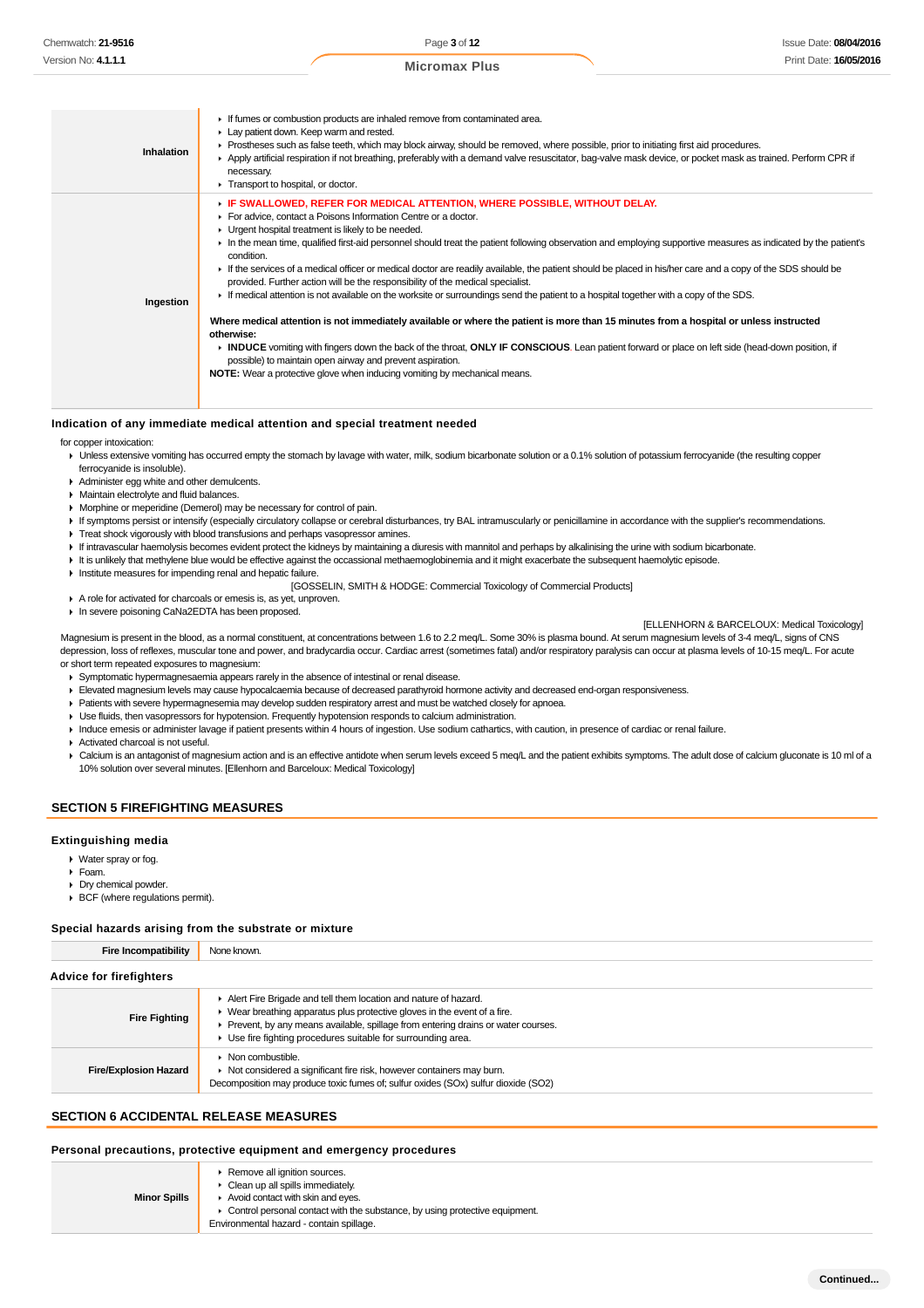| <b>Major Spills</b> | Environmental hazard - contain spillage.<br>Moderate hazard.<br><b>CAUTION:</b> Advise personnel in area.<br>Alert Emergency Services and tell them location and nature of hazard.<br>• Control personal contact by wearing protective clothing. |
|---------------------|--------------------------------------------------------------------------------------------------------------------------------------------------------------------------------------------------------------------------------------------------|
|                     |                                                                                                                                                                                                                                                  |

Personal Protective Equipment advice is contained in Section 8 of the SDS.

# **SECTION 7 HANDLING AND STORAGE**

| Precautions for safe handling  |                                                                                                                                                                                                                                                                                                                                                                                                                                                                                                                                                                                                                                                                                                                                                                                                                                                                                                                                                                                                                                                        |
|--------------------------------|--------------------------------------------------------------------------------------------------------------------------------------------------------------------------------------------------------------------------------------------------------------------------------------------------------------------------------------------------------------------------------------------------------------------------------------------------------------------------------------------------------------------------------------------------------------------------------------------------------------------------------------------------------------------------------------------------------------------------------------------------------------------------------------------------------------------------------------------------------------------------------------------------------------------------------------------------------------------------------------------------------------------------------------------------------|
| Safe handling                  | Avoid all personal contact, including inhalation.<br>• Wear protective clothing when risk of exposure occurs.<br>$\blacktriangleright$ Use in a well-ventilated area.<br>▶ Prevent concentration in hollows and sumps.                                                                                                                                                                                                                                                                                                                                                                                                                                                                                                                                                                                                                                                                                                                                                                                                                                 |
| Other information              | Store in original containers.<br>▶ Keep containers securely sealed.<br>Store in a cool, dry area protected from environmental extremes.<br>Store away from incompatible materials and foodstuff containers.                                                                                                                                                                                                                                                                                                                                                                                                                                                                                                                                                                                                                                                                                                                                                                                                                                            |
|                                | Conditions for safe storage, including any incompatibilities                                                                                                                                                                                                                                                                                                                                                                                                                                                                                                                                                                                                                                                                                                                                                                                                                                                                                                                                                                                           |
| Suitable container             | • Glass container is suitable for laboratory quantities<br>• Polyethylene or polypropylene container.<br>• Check all containers are clearly labelled and free from leaks.                                                                                                                                                                                                                                                                                                                                                                                                                                                                                                                                                                                                                                                                                                                                                                                                                                                                              |
| <b>Storage incompatibility</b> | ▶ WARNING: Avoid or control reaction with peroxides. All transition metal peroxides should be considered as potentially explosive. For example transition metal<br>complexes of alkyl hydroperoxides may decompose explosively.<br>The pi-complexes formed between chromium(0), vanadium(0) and other transition metals (haloarene-metal complexes) and mono-or poly-fluorobenzene<br>show extreme sensitivity to heat and are explosive.<br>Copper sulfate:<br>F reacts violently with strong bases, hydroxylamine.(with ignition), magnesium (producing hydrogen gas)<br>in contact with potassium chlorate is potentially explosive<br>• solutions are acidic and can react with metals to evolve flammable hydrogen gas. - corrosive to some metals including steel.<br>is incompatible with sulfuric acid, caustics, ammonia, aliphatic amines, alkanolamines, amides, alkylene oxides, epichlorohydrin, organic anhydrides,<br>isocyanates, vinyl acetate<br>► dusts or mists may react with acetylene to form shock-sensitive copper acetylides |

# **SECTION 8 EXPOSURE CONTROLS / PERSONAL PROTECTION**

# **Control parameters**

# **OCCUPATIONAL EXPOSURE LIMITS (OEL)**

# **INGREDIENT DATA**

| Source                                            | Ingredient                                                           | <b>Material name</b>          | <b>TWA</b>           | <b>STEL</b>          |                     | Peak                  | <b>Notes</b>   |
|---------------------------------------------------|----------------------------------------------------------------------|-------------------------------|----------------------|----------------------|---------------------|-----------------------|----------------|
| New Zealand Workplace<br>Exposure Standards (WES) | sodium selenate, anhydrous                                           | Selenium and compounds, as Se | $0.1 \text{ mg/m}$ 3 |                      | Not Available       | Not Available         | Not Available  |
| <b>EMERGENCY LIMITS</b>                           |                                                                      |                               |                      |                      |                     |                       |                |
| Ingredient                                        | <b>Material name</b>                                                 |                               |                      | TEEL-1               |                     | TEEL-2                | TEEL-3         |
| magnesium sulfate,<br>heptahydrate                | Magnesium sulfate heptahydrate                                       |                               |                      | $3.6 \text{ mg/m}$   |                     | 40 mg/m3              | 5200 mg/m3     |
| magnesium sulfate,<br>heptahydrate                | Magnesium sulfate (1:1)                                              |                               |                      | $0.18$ mg/m $3$      |                     | $2 \text{ mg/m}$      | 160 mg/m3      |
| copper sulfate, pentahydrate                      | Copper sulfate; (Copper(II) sulfate)                                 |                               |                      | $2.5 \text{ mg/m}$ 3 |                     | $2.5 \text{ mg/m}$ 3  | 55 mg/m3       |
| copper sulfate, pentahydrate                      | Copper(II) sulfate pentahydrate                                      |                               |                      | $12 \text{ mg/m}$    |                     | 60 mg/m3              | 1200 mg/m3     |
| zinc sulfate monohydrate                          | Zinc sulfate                                                         |                               |                      | $0.13$ mg/m $3$      |                     | $1.4$ mg/m $3$        | 340 mg/m3      |
| cobalt(II) sulfate, heptahydrate                  | Cobalt sulfate heptahydrate; (Cobalt(II) sulfate(1:1), heptahydrate) |                               |                      | $0.29$ mg/m $3$      |                     | $2.3$ mg/m $3$        | 120 mg/m3      |
| cobalt(II) sulfate, heptahydrate                  | Cobalt sulfate                                                       |                               |                      | $0.16$ mg/m $3$      |                     | $0.96$ mg/m $3$       | 84 mg/m3       |
| sodium selenate, anhydrous                        | Sodium selenate; (Disodium selenate)                                 |                               |                      | $0.48$ mg/m $3$      |                     | $1.6$ mg/m $3$        | $1.6$ mg/m $3$ |
| silica precipitated, crystalline<br>free          | Silica gel, amorphous synthetic                                      |                               |                      | $6$ mg/m $3$         |                     | $6 \,\mathrm{mq/m}$ 3 | $6$ mg/m $3$   |
| Ingredient                                        | <b>Original IDLH</b>                                                 |                               |                      |                      | <b>Revised IDLH</b> |                       |                |
| magnesium sulfate,<br>heptahydrate                | Not Available                                                        |                               |                      |                      | Not Available       |                       |                |
| copper sulfate, pentahydrate                      | Not Available                                                        |                               |                      |                      | Not Available       |                       |                |
| zinc sulfate monohydrate                          | Not Available                                                        |                               |                      | Not Available        |                     |                       |                |
| cobalt(II) sulfate, heptahydrate                  | Not Available                                                        |                               |                      |                      | Not Available       |                       |                |
| calcium iodate                                    | Not Available                                                        |                               |                      |                      | Not Available       |                       |                |
| sodium selenate, anhydrous                        | Unknown mg/m3 / Unknown ppm                                          |                               |                      |                      | 1 $mg/m3$           |                       |                |
| silica precipitated, crystalline<br>free          | Not Available                                                        |                               |                      |                      | Not Available       |                       |                |

copper glycine complex Not Available Not Available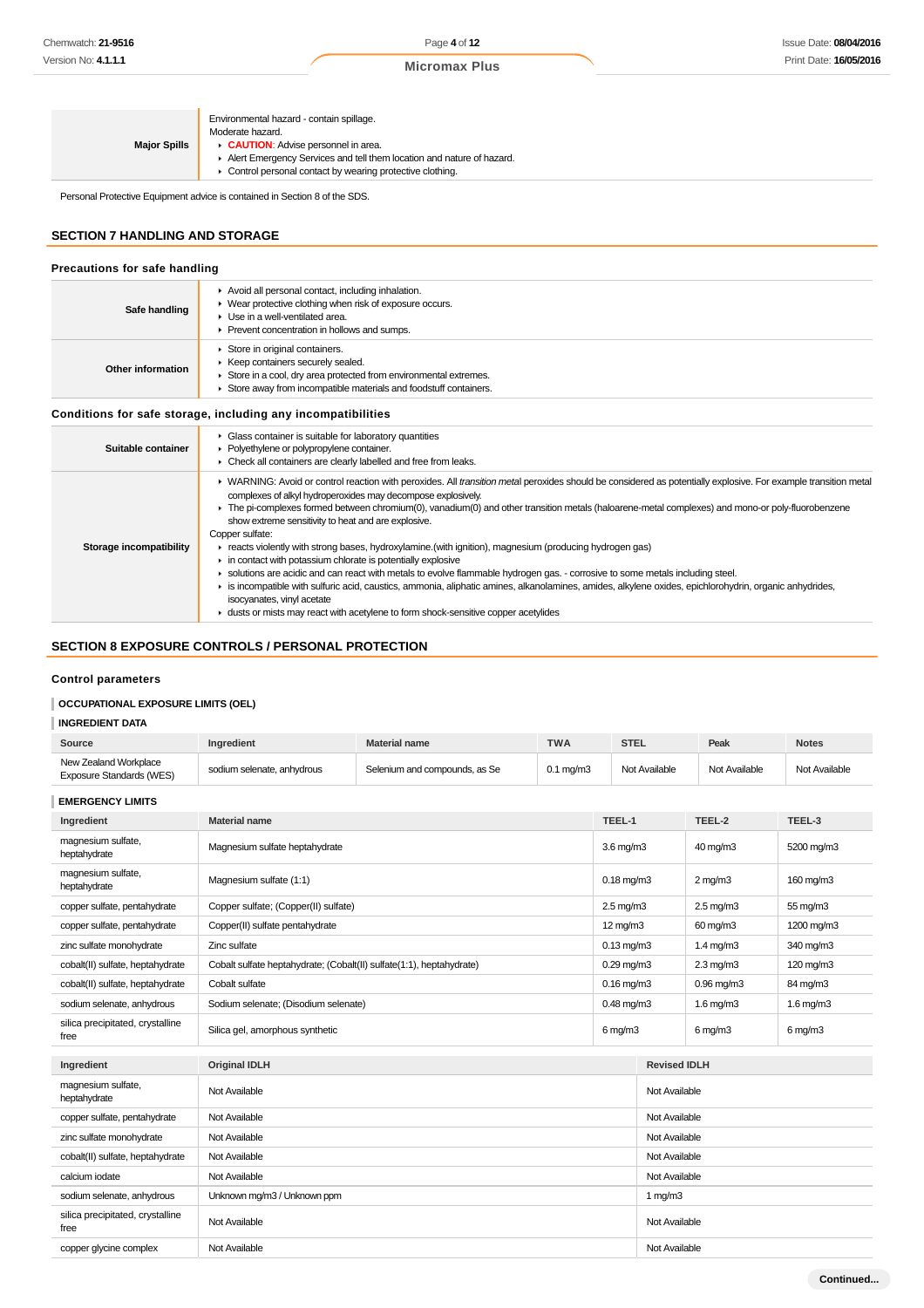Summit-peppermint Not Available Not Available Not Available Not Available Not Available **Exposure controls** Engineering controls are used to remove a hazard or place a barrier between the worker and the hazard. Well-designed engineering controls can be highly effective in protecting workers and will typically be independent of worker interactions to provide this high level of protection. **Appropriate engineering** The basic types of engineering controls are: **controls** Process controls which involve changing the way a job activity or process is done to reduce the risk. Enclosure and/or isolation of emission source which keeps a selected hazard "physically" away from the worker and ventilation that strategically "adds" and "removes" air in the work environment. **Personal protection** Safety glasses with side shields. k. Chemical goggles. **Eye and face protection** Contact lenses may pose a special hazard; soft contact lenses may absorb and concentrate irritants. A written policy document, describing the wearing of  $\mathbf{r}$ lenses or restrictions on use, should be created for each workplace or task. **Skin protection** See Hand protection below **NOTE:** ▶ The material may produce skin sensitisation in predisposed individuals. Care must be taken, when removing gloves and other protective equipment, to avoid all possible skin contact. ▶ Contaminated leather items, such as shoes, belts and watch-bands should be removed and destroyed. The selection of suitable gloves does not only depend on the material, but also on further marks of quality which vary from manufacturer to manufacturer. Where the chemical is a preparation of several substances, the resistance of the glove material can not be calculated in advance and has therefore to be checked prior to the application. **Hands/feet protection** The exact break through time for substances has to be obtained from the manufacturer of the protective gloves and.has to be observed when making a final choice. Suitability and durability of glove type is dependent on usage. Experience indicates that the following polymers are suitable as glove materials for protection against undissolved, dry solids, where abrasive particles are not present. polychloroprene. **h** nitrile rubber. butyl rubber. **Body protection** See Other protection below **C** Overalls. **Other protection** P.V.C. apron. **Barrier cream. Thermal hazards** Not Available

# **Respiratory protection**

Particulate. (AS/NZS 1716 & 1715, EN 143:000 & 149:001, ANSI Z88 or national equivalent)

| <b>Required Minimum Protection Factor</b> | <b>Half-Face Respirator</b> | <b>Full-Face Respirator</b> | <b>Powered Air Respirator</b> |
|-------------------------------------------|-----------------------------|-----------------------------|-------------------------------|
| up to $10 \times ES$                      | P <sub>1</sub><br>Air-line* |                             | PAPR-P1                       |
| up to $50 \times ES$                      | Air-line**                  | P <sub>2</sub>              | PAPR-P2                       |
| up to $100 \times ES$                     |                             | P <sub>3</sub>              |                               |
|                                           |                             | Air-line*                   |                               |
| $100 + x ES$                              |                             | Air-line**                  | PAPR-P3                       |

\* - Negative pressure demand \*\* - Continuous flow

A(All classes) = Organic vapours, B AUS or B1 = Acid gasses, B2 = Acid gas or hydrogen cyanide(HCN), B3 = Acid gas or hydrogen cyanide(HCN), E = Sulfur dioxide(SO2), G = Agricultural chemicals, K = Ammonia(NH3), Hg = Mercury, NO = Oxides of nitrogen, MB = Methyl bromide, AX = Low boiling point organic compounds(below 65 degC)

# **SECTION 9 PHYSICAL AND CHEMICAL PROPERTIES**

### **Information on basic physical and chemical properties**

| Appearance                                      | Light blue powder with a slight odour; soluble in water. |                                                   |                |
|-------------------------------------------------|----------------------------------------------------------|---------------------------------------------------|----------------|
|                                                 |                                                          |                                                   |                |
| <b>Physical state</b>                           | <b>Divided Solid</b>                                     | Relative density (Water = $1$ )                   | Not Available  |
| Odour                                           | Not Available                                            | <b>Partition coefficient</b><br>n-octanol / water | Not Available  |
| <b>Odour threshold</b>                          | Not Available                                            | Auto-ignition temperature<br>$(^{\circ}C)$        | Not Available  |
| pH (as supplied)                                | Not Applicable                                           | Decomposition<br>temperature                      | Not Available  |
| Melting point / freezing<br>point $(^{\circ}C)$ | Not Applicable                                           | <b>Viscosity (cSt)</b>                            | Not Applicable |
| Initial boiling point and<br>boiling range (°C) | Not Applicable                                           | Molecular weight (g/mol)                          | Not Applicable |
| Flash point (°C)                                | Not Applicable                                           | <b>Taste</b>                                      | Not Available  |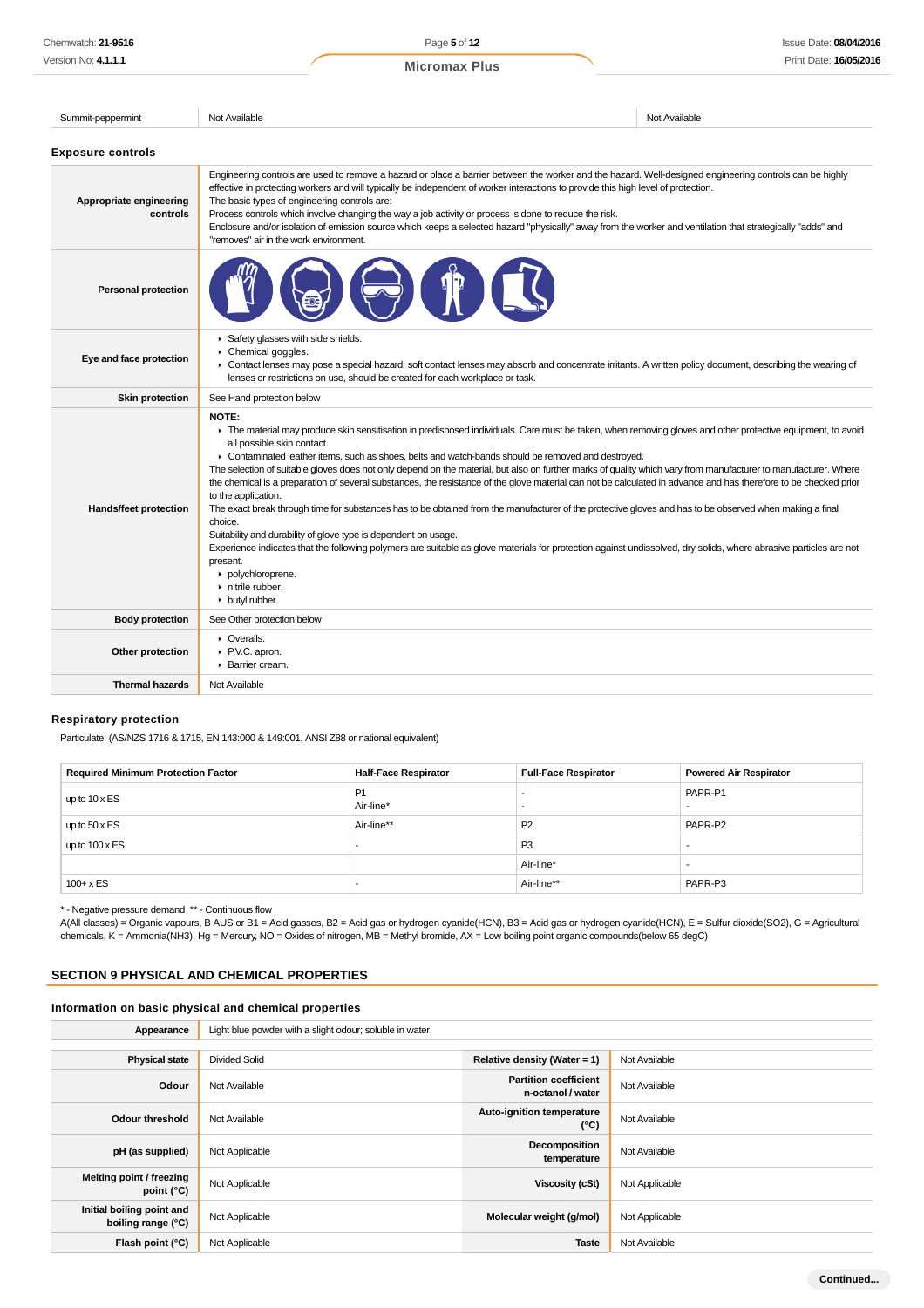| <b>Evaporation rate</b>    | Not Applicable | <b>Explosive properties</b>            | Not Available  |
|----------------------------|----------------|----------------------------------------|----------------|
| Flammability               | Not Applicable | <b>Oxidising properties</b>            | Not Available  |
| Upper Explosive Limit (%)  | Not Available  | Surface Tension (dyn/cm or<br>$mN/m$ ) | Not Applicable |
| Lower Explosive Limit (%)  | Not Available  | <b>Volatile Component (%vol)</b>       | Not Applicable |
| Vapour pressure (kPa)      | Not Applicable | Gas group                              | Not Available  |
| Solubility in water (g/L)  | Miscible       | pH as a solution (1%)                  | Not Available  |
| Vapour density $(Air = 1)$ | Not Applicable | VOC g/L                                | Not Available  |

# **SECTION 10 STABILITY AND REACTIVITY**

| Reactivity                            | See section 7                                                                                                                        |
|---------------------------------------|--------------------------------------------------------------------------------------------------------------------------------------|
| <b>Chemical stability</b>             | • Unstable in the presence of incompatible materials.<br>▶ Product is considered stable.<br>Hazardous polymerisation will not occur. |
| Possibility of hazardous<br>reactions | See section 7                                                                                                                        |
| <b>Conditions to avoid</b>            | See section 7                                                                                                                        |
| Incompatible materials                | See section 7                                                                                                                        |
| Hazardous decomposition<br>products   | See section 5                                                                                                                        |

# **SECTION 11 TOXICOLOGICAL INFORMATION**

### **Information on toxicological effects**

| Inhaled             | Inhalation of dusts, generated by the material during the course of normal handling, may be damaging to the health of the individual.<br>There is some evidence to suggest that the material can cause respiratory irritation in some persons. The body's response to such irritation can cause further<br>lung damage.<br>Levels above 10 ug/m3 of suspended inorganic sulfates in the air may cause an excess risk of asthmatic attacks in susceptible persons<br>Persons with impaired respiratory function, airway diseases and conditions such as emphysema or chronic bronchitis, may incur further disability if excessive<br>concentrations of particulate are inhaled.<br>If prior damage to the circulatory or nervous systems has occurred or if kidney damage has been sustained, proper screenings should be conducted on<br>individuals who may be exposed to further risk if handling and use of the material result<br>in excessive exposures.<br>Copper poisoning following exposure to copper dusts and fume may result in headache, cold sweat and weak pulse. Capillary, kidney, liver and brain damage<br>are the longer term manifestations of such poisoning. Inhalation of freshly formed metal oxide particles sized below 1.5 microns and generally between 0.02 to<br>0.05 microns may result in "metal fume fever". Symptoms may be delayed for up to 12 hours and begin with the sudden onset of thirst, and a sweet, metallic or<br>foul taste in the mouth.                                                                                                                                                                                                                                                                                                                                                                                                                                                                                                                                                                                                                                                                                                                                                                                                                                                                                                                                                                              |
|---------------------|-------------------------------------------------------------------------------------------------------------------------------------------------------------------------------------------------------------------------------------------------------------------------------------------------------------------------------------------------------------------------------------------------------------------------------------------------------------------------------------------------------------------------------------------------------------------------------------------------------------------------------------------------------------------------------------------------------------------------------------------------------------------------------------------------------------------------------------------------------------------------------------------------------------------------------------------------------------------------------------------------------------------------------------------------------------------------------------------------------------------------------------------------------------------------------------------------------------------------------------------------------------------------------------------------------------------------------------------------------------------------------------------------------------------------------------------------------------------------------------------------------------------------------------------------------------------------------------------------------------------------------------------------------------------------------------------------------------------------------------------------------------------------------------------------------------------------------------------------------------------------------------------------------------------------------------------------------------------------------------------------------------------------------------------------------------------------------------------------------------------------------------------------------------------------------------------------------------------------------------------------------------------------------------------------------------------------------------------------------------------------------------------------------------------------------------------------------------------------|
| Ingestion           | Accidental ingestion of the material may be damaging to the health of the individual.<br>Sulfates are not well absorbed orally, but can cause diarrhoea.<br>A metallic taste, nausea, vomiting and burning feeling in the upper stomach region occur after ingestion of copper and its derivatives. The vomitus is usually<br>green/blue and discolours contaminated skin.<br>Magnesium salts are generally absorbed so slowly that swallowing these cause few toxic effects, with purging being the most significant. If it cannot be<br>removed (for example in bowel obstruction or paralysis), it may irritate the gut lining and be absorbed into the body.<br>Side effects of magnesium salts include upset stomach, dry mouth, dry nose, dry throat, drowsiness, nausea, heartburn, and thickening of the lining of the throat<br>and nose.<br>The magnesium ion causes salt disturbances, central nervous system depression, involvement of the heart, loss of reflexes and death from paralysis of<br>breathing; these effects, however, are rare without pre-existing kidney or bowel disorders.                                                                                                                                                                                                                                                                                                                                                                                                                                                                                                                                                                                                                                                                                                                                                                                                                                                                                                                                                                                                                                                                                                                                                                                                                                                                                                                                                              |
| <b>Skin Contact</b> | This material can cause inflammation of the skin on contact in some persons.<br>Open cuts, abraded or irritated skin should not be exposed to this material<br>Exposure to copper, by skin, has come from its use in pigments, ointments, omaments, jewellery, dental amalgams and IUDs (intra-uterine devices), and in<br>killing fungi and algae. Although copper is used in the treatment of water in swimming pools and reservoirs, there are no reports of toxicity from these<br>applications.<br>Entry into the blood-stream, through, for example, cuts, abrasions or lesions, may produce systemic injury with harmful effects. Examine the skin prior to the use<br>of the material and ensure that any external damage is suitably protected.                                                                                                                                                                                                                                                                                                                                                                                                                                                                                                                                                                                                                                                                                                                                                                                                                                                                                                                                                                                                                                                                                                                                                                                                                                                                                                                                                                                                                                                                                                                                                                                                                                                                                                                |
| Eye                 | If applied to the eyes, this material causes severe eye damage.<br>Copper salts, in contact with the eye, may produce inflammation of the conjunctiva, or even ulceration and cloudiness of the comea.                                                                                                                                                                                                                                                                                                                                                                                                                                                                                                                                                                                                                                                                                                                                                                                                                                                                                                                                                                                                                                                                                                                                                                                                                                                                                                                                                                                                                                                                                                                                                                                                                                                                                                                                                                                                                                                                                                                                                                                                                                                                                                                                                                                                                                                                  |
| Chronic             | Inhaling this product is more likely to cause a sensitisation reaction in some persons compared to the general population.<br>Skin contact with the material is more likely to cause a sensitisation reaction in some persons compared to the general population.<br>There has been concern that this material can cause cancer or mutations, but there is not enough data to make an assessment.<br>Harmful: danger of serious damage to health by prolonged exposure if swallowed.<br>Ample evidence from experiments exists that there is a suspicion this material directly reduces fertility.<br>Based on experience with animal studies, exposure to the material may result in toxic effects to the development of the foetus, at levels which do not cause<br>significant toxic effects to the mother.<br>Substance accumulation, in the human body, may occur and may cause some concern following repeated or long-term occupational exposure.<br>There is some evidence from animal testing that exposure to this material may result in toxic effects to the unborn baby.<br>A case of chronic abuse of magnesium citrate (a mild purgative), by a 62 year-old woman, has been reported. Symptoms of abuse included lethargy and severe<br>refractory hypotension. Pathology revealed extreme hypermagnesaemia [6.25 mmol per litre]. She also was found to have a perforated duodenal ulcer.<br>Long term exposure to high dust concentrations may cause changes in lung function i.e. pneumoconiosis, caused by particles less than 0.5 micron penetrating<br>and remaining in the lung.<br>Copper has fairly low toxicity. Some rare hereditary conditions (Wilson disease or hepatolenticular degeneration) can lead to accumulation of copper on<br>exposure, causing irreversible damage to a variety of organs (liver, kidney, CNS, bone, vision) and lead to death.<br>Welding or flame cutting of metals with zinc or zinc dust coatings may result in inhalation of zinc oxide fume; high concentrations of zinc oxide fume may result<br>in "metal fume fever"; also known as "brass chills", an industrial disease of short duration. [I.L.O] Symptoms include malaise, fever, weakness, nausea and may<br>appear quickly if operations occur in enclosed or poorly ventilated areas.<br>There is some evidence that inhaling this product is more likely to cause a sensitisation reaction in some persons compared to the general population. |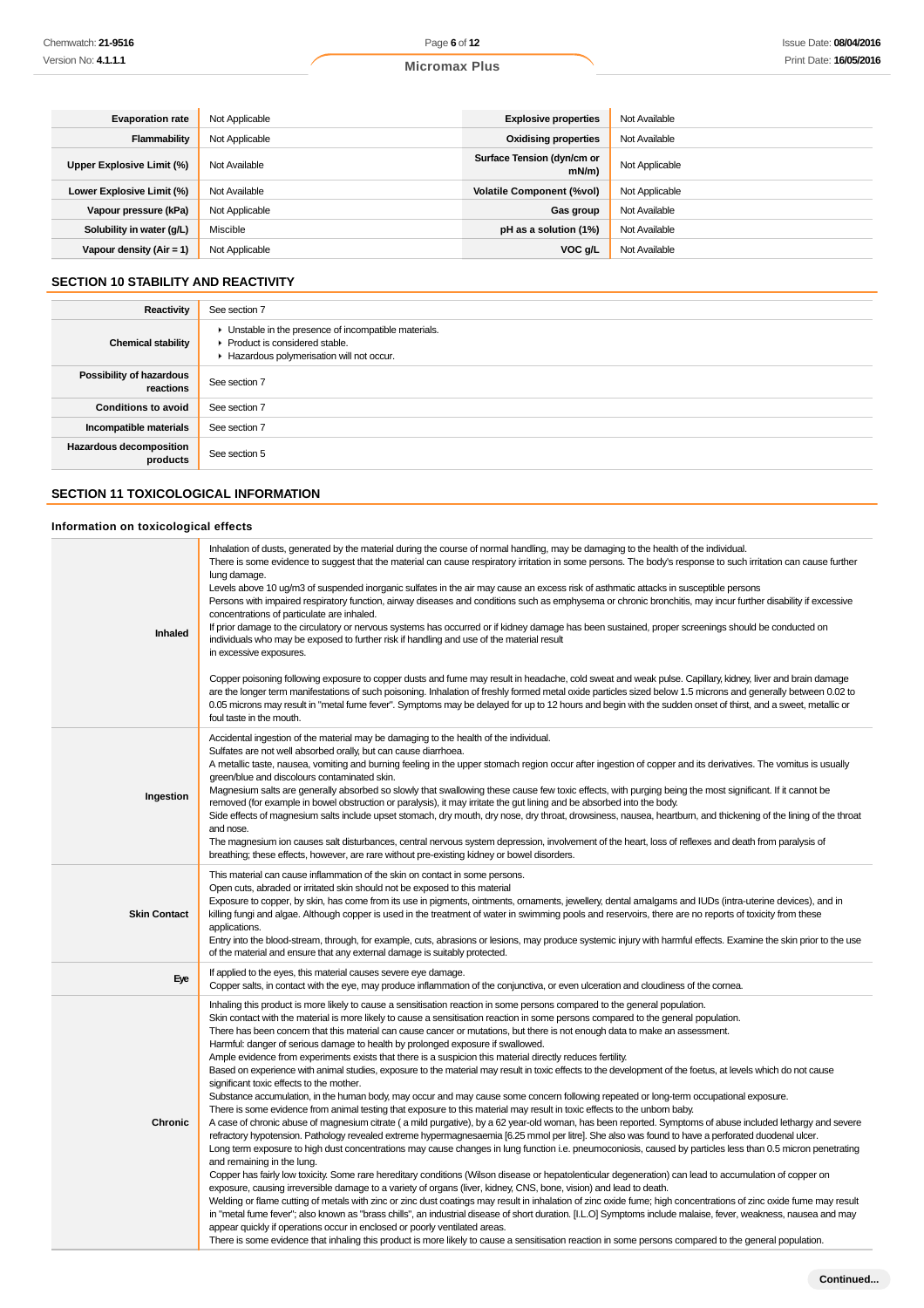|                                                   | <b>TOXICITY</b>                                                                                                                                                                                                                                                                                                                                                                                                                                                                                                                                                                                                                                                                                                                                                                                                                                                                                                                                                                                                                                                                                                                                                                                                                                                                                                            | <b>IRRITATION</b>                                                                                                                                                                                                                                                                                                                                                                                                                                                                                    |  |  |
|---------------------------------------------------|----------------------------------------------------------------------------------------------------------------------------------------------------------------------------------------------------------------------------------------------------------------------------------------------------------------------------------------------------------------------------------------------------------------------------------------------------------------------------------------------------------------------------------------------------------------------------------------------------------------------------------------------------------------------------------------------------------------------------------------------------------------------------------------------------------------------------------------------------------------------------------------------------------------------------------------------------------------------------------------------------------------------------------------------------------------------------------------------------------------------------------------------------------------------------------------------------------------------------------------------------------------------------------------------------------------------------|------------------------------------------------------------------------------------------------------------------------------------------------------------------------------------------------------------------------------------------------------------------------------------------------------------------------------------------------------------------------------------------------------------------------------------------------------------------------------------------------------|--|--|
| <b>Micromax Plus</b>                              | Not Available                                                                                                                                                                                                                                                                                                                                                                                                                                                                                                                                                                                                                                                                                                                                                                                                                                                                                                                                                                                                                                                                                                                                                                                                                                                                                                              | Not Available                                                                                                                                                                                                                                                                                                                                                                                                                                                                                        |  |  |
|                                                   | <b>TOXICITY</b>                                                                                                                                                                                                                                                                                                                                                                                                                                                                                                                                                                                                                                                                                                                                                                                                                                                                                                                                                                                                                                                                                                                                                                                                                                                                                                            | <b>IRRITATION</b>                                                                                                                                                                                                                                                                                                                                                                                                                                                                                    |  |  |
| magnesium sulfate,                                | dermal (rat) LD50: >2000 mg/kg <sup>[1]</sup>                                                                                                                                                                                                                                                                                                                                                                                                                                                                                                                                                                                                                                                                                                                                                                                                                                                                                                                                                                                                                                                                                                                                                                                                                                                                              | Not Available                                                                                                                                                                                                                                                                                                                                                                                                                                                                                        |  |  |
| heptahydrate                                      | Oral (rat) LD50: >2000 mg/kg <sup>[1]</sup>                                                                                                                                                                                                                                                                                                                                                                                                                                                                                                                                                                                                                                                                                                                                                                                                                                                                                                                                                                                                                                                                                                                                                                                                                                                                                |                                                                                                                                                                                                                                                                                                                                                                                                                                                                                                      |  |  |
|                                                   | <b>TOXICITY</b>                                                                                                                                                                                                                                                                                                                                                                                                                                                                                                                                                                                                                                                                                                                                                                                                                                                                                                                                                                                                                                                                                                                                                                                                                                                                                                            | <b>IRRITATION</b>                                                                                                                                                                                                                                                                                                                                                                                                                                                                                    |  |  |
| copper sulfate,<br>pentahydrate                   | dermal (rat) LD50: >2000 mg/kg <sup>[2]</sup>                                                                                                                                                                                                                                                                                                                                                                                                                                                                                                                                                                                                                                                                                                                                                                                                                                                                                                                                                                                                                                                                                                                                                                                                                                                                              | Nil reported                                                                                                                                                                                                                                                                                                                                                                                                                                                                                         |  |  |
|                                                   | Oral (rat) LD50: 300 mg/kg <sup>[2]</sup>                                                                                                                                                                                                                                                                                                                                                                                                                                                                                                                                                                                                                                                                                                                                                                                                                                                                                                                                                                                                                                                                                                                                                                                                                                                                                  |                                                                                                                                                                                                                                                                                                                                                                                                                                                                                                      |  |  |
|                                                   | <b>TOXICITY</b>                                                                                                                                                                                                                                                                                                                                                                                                                                                                                                                                                                                                                                                                                                                                                                                                                                                                                                                                                                                                                                                                                                                                                                                                                                                                                                            | <b>IRRITATION</b>                                                                                                                                                                                                                                                                                                                                                                                                                                                                                    |  |  |
| zinc sulfate monohydrate                          | Dermal (rabbit) LD50: >2000 mg/kg <sup>[1]</sup>                                                                                                                                                                                                                                                                                                                                                                                                                                                                                                                                                                                                                                                                                                                                                                                                                                                                                                                                                                                                                                                                                                                                                                                                                                                                           | Not Available                                                                                                                                                                                                                                                                                                                                                                                                                                                                                        |  |  |
|                                                   | Oral (rat) LD50: 920 mg/kg <sup>[1]</sup>                                                                                                                                                                                                                                                                                                                                                                                                                                                                                                                                                                                                                                                                                                                                                                                                                                                                                                                                                                                                                                                                                                                                                                                                                                                                                  |                                                                                                                                                                                                                                                                                                                                                                                                                                                                                                      |  |  |
| cobalt(II) sulfate,                               | <b>TOXICITY</b>                                                                                                                                                                                                                                                                                                                                                                                                                                                                                                                                                                                                                                                                                                                                                                                                                                                                                                                                                                                                                                                                                                                                                                                                                                                                                                            | <b>IRRITATION</b>                                                                                                                                                                                                                                                                                                                                                                                                                                                                                    |  |  |
| heptahydrate                                      | Oral (rat) LD50: 582 mg/kg <sup>[2]</sup>                                                                                                                                                                                                                                                                                                                                                                                                                                                                                                                                                                                                                                                                                                                                                                                                                                                                                                                                                                                                                                                                                                                                                                                                                                                                                  | Nil reported                                                                                                                                                                                                                                                                                                                                                                                                                                                                                         |  |  |
|                                                   | <b>TOXICITY</b>                                                                                                                                                                                                                                                                                                                                                                                                                                                                                                                                                                                                                                                                                                                                                                                                                                                                                                                                                                                                                                                                                                                                                                                                                                                                                                            | <b>IRRITATION</b>                                                                                                                                                                                                                                                                                                                                                                                                                                                                                    |  |  |
| calcium iodate                                    | Not Available                                                                                                                                                                                                                                                                                                                                                                                                                                                                                                                                                                                                                                                                                                                                                                                                                                                                                                                                                                                                                                                                                                                                                                                                                                                                                                              | Not Available                                                                                                                                                                                                                                                                                                                                                                                                                                                                                        |  |  |
|                                                   | <b>TOXICITY</b>                                                                                                                                                                                                                                                                                                                                                                                                                                                                                                                                                                                                                                                                                                                                                                                                                                                                                                                                                                                                                                                                                                                                                                                                                                                                                                            | <b>IRRITATION</b>                                                                                                                                                                                                                                                                                                                                                                                                                                                                                    |  |  |
| sodium selenate, anhydrous                        | Oral (rat) LD50: 1.6 mg/kg <sup>[2]</sup>                                                                                                                                                                                                                                                                                                                                                                                                                                                                                                                                                                                                                                                                                                                                                                                                                                                                                                                                                                                                                                                                                                                                                                                                                                                                                  | Nil reported                                                                                                                                                                                                                                                                                                                                                                                                                                                                                         |  |  |
| silica precipitated,                              | <b>TOXICITY</b>                                                                                                                                                                                                                                                                                                                                                                                                                                                                                                                                                                                                                                                                                                                                                                                                                                                                                                                                                                                                                                                                                                                                                                                                                                                                                                            | <b>IRRITATION</b>                                                                                                                                                                                                                                                                                                                                                                                                                                                                                    |  |  |
| crystalline free                                  | Not Available                                                                                                                                                                                                                                                                                                                                                                                                                                                                                                                                                                                                                                                                                                                                                                                                                                                                                                                                                                                                                                                                                                                                                                                                                                                                                                              | Eye (rabbit) : $8.3 \text{ mg}/48h$                                                                                                                                                                                                                                                                                                                                                                                                                                                                  |  |  |
| Legend:                                           | 1. Value obtained from Europe ECHA Registered Substances - Acute toxicity 2.* Value obtained from manufacturer's SDS. Unless otherwise specified data<br>extracted from RTECS - Register of Toxic Effect of chemical Substances                                                                                                                                                                                                                                                                                                                                                                                                                                                                                                                                                                                                                                                                                                                                                                                                                                                                                                                                                                                                                                                                                            |                                                                                                                                                                                                                                                                                                                                                                                                                                                                                                      |  |  |
| <b>Micromax Plus</b>                              | The following information refers to contact allergens as a group and may not be specific to this product.<br>a cell-mediated (T lymphocytes) immune reaction of the delayed type. Other allergic skin reactions, e.g. contact urticaria, involve antibody-mediated immune<br>reactions.<br>allergen and period of exposure often determine the severity of symptoms. Some people may be genetically more prone than others, and exposure to other<br>irritants may aggravate symptoms. Allergy causing activity is due to interactions with proteins.<br>Attention should be paid to atopic diathesis, characterised by increased susceptibility to nasal inflammation, asthma and eczema.<br>Exogenous allergic alveolitis is induced essentially by allergen specific immune-complexes of the IgG type; cell-mediated reactions (T lymphocytes) may be<br>involved. Such allergy is of the delayed type with onset up to four hours following exposure.<br>No significant acute toxicological data identified in literature search.<br>For copper sulfate<br>Copper sulfate is corrosive. Side effects are diverse and multi-systemic, and include severe gastrointestinal symptoms and signs, metallic taste in the mouth,<br>can cause dose dependent damage to the skin and eye, also, eczema and allergic reactions. | Contact allergies quickly manifest themselves as contact eczema, more rarely as urticaria or Quincke's oedema. The pathogenesis of contact eczema involves<br>Allergic reactions involving the respiratory tract are usually due to interactions between IgE antibodies and allergens and occur rapidly. Allergic potential of the<br>burning pain in the chest, headache, sweating, shock and damage to brain, liver and kidneys. It has been reported as a cause of human suicide. On exposure, it |  |  |
| <b>MAGNESIUM SULFATE,</b><br><b>HEPTAHYDRATE</b>  | Oral (man) TDLo: 183 mg/kg/4h-I Nil reported                                                                                                                                                                                                                                                                                                                                                                                                                                                                                                                                                                                                                                                                                                                                                                                                                                                                                                                                                                                                                                                                                                                                                                                                                                                                               |                                                                                                                                                                                                                                                                                                                                                                                                                                                                                                      |  |  |
| <b>COPPER SULFATE,</b><br><b>PENTAHYDRATE</b>     | for copper and its compounds (typically copper chloride):<br>Acute toxicity: There are no reliable acute oral toxicity results available. In an acute dermal toxicity study (OECD TG 402), one group of 5 male rats and 5<br>groups of 5 female rats received doses of 1000, 1500 and 2000 mg/kg bw via dermal application for 24 hours. The LD50 values of copper monochloride were<br>2,000 mg/kg bw or greater for male (no deaths observed) and 1,224 mg/kg bw for female. Four females died at both 1500 and 2000 mg/kg bw, and one at 1,000<br>mg/kg bw.<br>For copper sulfate<br>Copper sulfate is corrosive. Side effects are diverse and multi-systemic, and include severe gastrointestinal symptoms and signs, metallic taste in the mouth,<br>burning pain in the chest, headache, sweating, shock and damage to brain, liver and kidneys. It has been reported as a cause of human suicide. On exposure, it<br>can cause dose dependent damage to the skin and eye, also, eczema and allergic reactions.                                                                                                                                                                                                                                                                                                      |                                                                                                                                                                                                                                                                                                                                                                                                                                                                                                      |  |  |
| <b>ZINC SULFATE</b><br><b>MONOHYDRATE</b>         | No significant acute toxicological data identified in literature search.                                                                                                                                                                                                                                                                                                                                                                                                                                                                                                                                                                                                                                                                                                                                                                                                                                                                                                                                                                                                                                                                                                                                                                                                                                                   |                                                                                                                                                                                                                                                                                                                                                                                                                                                                                                      |  |  |
| <b>COBALT(II) SULFATE,</b><br><b>HEPTAHYDRATE</b> | The following information refers to contact allergens as a group and may not be specific to this product.<br>a cell-mediated (T lymphocytes) immune reaction of the delayed type. Other allergic skin reactions, e.g. contact urticaria, involve antibody-mediated immune<br>reactions.<br>allergen and period of exposure often determine the severity of symptoms. Some people may be genetically more prone than others, and exposure to other<br>irritants may aggravate symptoms. Allergy causing activity is due to interactions with proteins.<br>Attention should be paid to atopic diathesis, characterised by increased susceptibility to nasal inflammation, asthma and eczema.<br>Exogenous allergic alveolitis is induced essentially by allergen specific immune-complexes of the IgG type; cell-mediated reactions (T lymphocytes) may be<br>involved. Such allergy is of the delayed type with onset up to four hours following exposure.                                                                                                                                                                                                                                                                                                                                                                  | Contact allergies quickly manifest themselves as contact eczema, more rarely as urticaria or Quincke's oedema. The pathogenesis of contact eczema involves<br>Allergic reactions involving the respiratory tract are usually due to interactions between IgE antibodies and allergens and occur rapidly. Allergic potential of the                                                                                                                                                                   |  |  |

**WARNING:** This substance has been classified by the IARC as Group 2B: Possibly Carcinogenic to Humans. as the heptahydrate: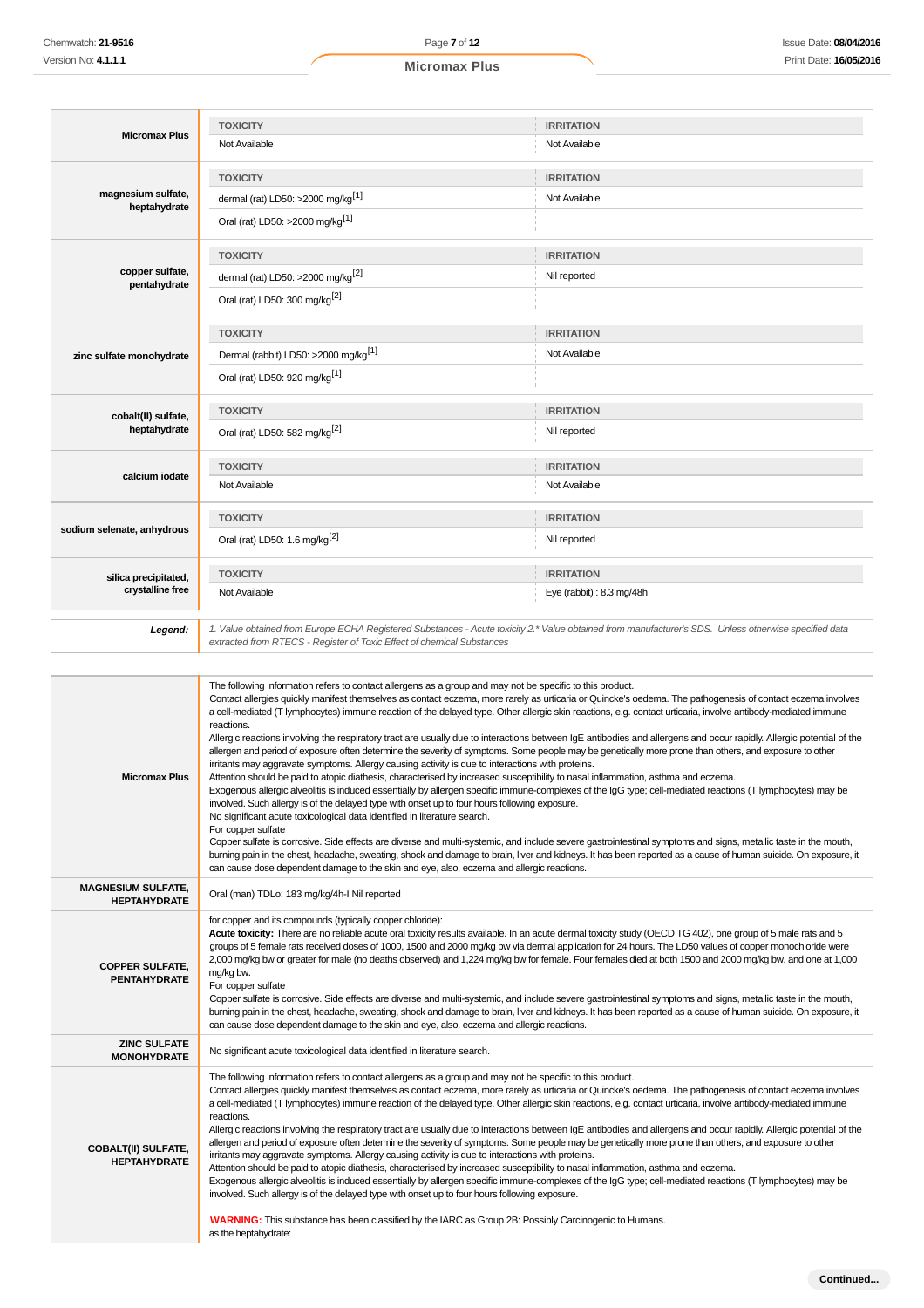| <b>CALCIUM IODATE</b>                                  | Asthma-like symptoms may continue for months or even years after exposure to the material ceases. This may be due to a non-allergenic condition known as<br>reactive airways dysfunction syndrome (RADS) which can occur following exposure to high levels of highly irritating compound. Key criteria for the diagnosis<br>of RADS include the absence of preceding respiratory disease, in a non-atopic individual, with abrupt onset of persistent asthma-like symptoms within minutes<br>to hours of a documented exposure to the irritant. A reversible airflow pattern, on spirometry, with the presence of moderate to severe bronchial hyperreactivity<br>on methacholine challenge testing and the lack of minimal lymphocytic inflammation, without eosinophilia, have also been included in the criteria for diagnosis<br>of RADS.<br>No significant acute toxicological data identified in literature search.                                                                                                                                                                                                                                                                                                                                                                                     |                                 |                                                                                          |  |
|--------------------------------------------------------|---------------------------------------------------------------------------------------------------------------------------------------------------------------------------------------------------------------------------------------------------------------------------------------------------------------------------------------------------------------------------------------------------------------------------------------------------------------------------------------------------------------------------------------------------------------------------------------------------------------------------------------------------------------------------------------------------------------------------------------------------------------------------------------------------------------------------------------------------------------------------------------------------------------------------------------------------------------------------------------------------------------------------------------------------------------------------------------------------------------------------------------------------------------------------------------------------------------------------------------------------------------------------------------------------------------|---------------------------------|------------------------------------------------------------------------------------------|--|
| <b>SODIUM SELENATE.</b><br><b>ANHYDROUS</b>            | The substance is classified by IARC as Group 3:<br>NOT classifiable as to its carcinogenicity to humans.<br>Evidence of carcinogenicity may be inadequate or limited in animal testing.<br>Eye effects, general anaesthesia, convulsions, muscle weakness, spasticity, cardiac EKG changes, cyanosis, lung tumours, diarrhoea, impaired liver function<br>tests, leumaemia, specific developmental changes, effects on newborn recorded.                                                                                                                                                                                                                                                                                                                                                                                                                                                                                                                                                                                                                                                                                                                                                                                                                                                                      |                                 |                                                                                          |  |
| <b>SILICA PRECIPITATED.</b><br><b>CRYSTALLINE FREE</b> | Asthma-like symptoms may continue for months or even years after exposure to the material ceases. This may be due to a non-allergenic condition known as<br>reactive airways dysfunction syndrome (RADS) which can occur following exposure to high levels of highly irritating compound. Key criteria for the diagnosis<br>of RADS include the absence of preceding respiratory disease, in a non-atopic individual, with abrupt onset of persistent asthma-like symptoms within minutes<br>to hours of a documented exposure to the irritant. A reversible airflow pattern, on spirometry, with the presence of moderate to severe bronchial hyperreactivity<br>on methacholine challenge testing and the lack of minimal lymphocytic inflammation, without eosinophilia, have also been included in the criteria for diagnosis<br>of RADS.<br>For silica amorphous:<br>When experimental animals inhale synthetic amorphous silica (SAS) dust, it dissolves in the lung fluid and is rapidly eliminated. If swallowed, the vast majority<br>of SAS is excreted in the faeces and there is little accumulation in the body. Following absorption across the gut, SAS is eliminated via urine without<br>modification in animals and humans. SAS is not expected to be broken down (metabolised) in mammals. |                                 |                                                                                          |  |
| <b>Acute Toxicity</b>                                  | ✔                                                                                                                                                                                                                                                                                                                                                                                                                                                                                                                                                                                                                                                                                                                                                                                                                                                                                                                                                                                                                                                                                                                                                                                                                                                                                                             | Carcinogenicity                 | ✔                                                                                        |  |
| <b>Skin Irritation/Corrosion</b>                       | ✔                                                                                                                                                                                                                                                                                                                                                                                                                                                                                                                                                                                                                                                                                                                                                                                                                                                                                                                                                                                                                                                                                                                                                                                                                                                                                                             | Reproductivity                  | ✔                                                                                        |  |
| <b>Serious Eye</b><br>Damage/Irritation                | ◡                                                                                                                                                                                                                                                                                                                                                                                                                                                                                                                                                                                                                                                                                                                                                                                                                                                                                                                                                                                                                                                                                                                                                                                                                                                                                                             | <b>STOT - Single Exposure</b>   | ✔                                                                                        |  |
| <b>Respiratory or Skin</b><br>sensitisation            | $\odot$                                                                                                                                                                                                                                                                                                                                                                                                                                                                                                                                                                                                                                                                                                                                                                                                                                                                                                                                                                                                                                                                                                                                                                                                                                                                                                       | <b>STOT - Repeated Exposure</b> | ✔                                                                                        |  |
| Mutagenicity                                           | 0                                                                                                                                                                                                                                                                                                                                                                                                                                                                                                                                                                                                                                                                                                                                                                                                                                                                                                                                                                                                                                                                                                                                                                                                                                                                                                             | <b>Aspiration Hazard</b>        | ⊚                                                                                        |  |
|                                                        |                                                                                                                                                                                                                                                                                                                                                                                                                                                                                                                                                                                                                                                                                                                                                                                                                                                                                                                                                                                                                                                                                                                                                                                                                                                                                                               | Legend:                         | $\blacktriangleright$ - Data available but does not fill the criteria for classification |  |

 $\blacktriangleright$  – Data required to make classification available

 $\bigcirc$  – Data Not Available to make classification

# **SECTION 12 ECOLOGICAL INFORMATION**

**Toxicity**

| Ingredient                          | Endpoint        | <b>Test Duration (hr)</b> | <b>Species</b>                | Value         | Source         |
|-------------------------------------|-----------------|---------------------------|-------------------------------|---------------|----------------|
| magnesium sulfate,<br>heptahydrate  | <b>EC50</b>     | 96                        | Algae or other aquatic plants | 105.72278mg/L | 3              |
| magnesium sulfate,<br>heptahydrate  | <b>EC50</b>     | 48                        | Crustacea                     | 343.56mg/L    | $\overline{4}$ |
| magnesium sulfate,<br>heptahydrate  | <b>NOEC</b>     | 504                       | Crustacea                     | 360mg/L       | $\overline{4}$ |
| magnesium sulfate,<br>heptahydrate  | EC <sub>0</sub> | 72                        | Algae or other aquatic plants | $=220$ mg/L   | $\mathbf{1}$   |
| magnesium sulfate,<br>heptahydrate  | <b>LC50</b>     | 96                        | Fish                          | $>63.6$ mg/L  | $\overline{2}$ |
| copper sulfate,<br>pentahydrate     | <b>EC50</b>     | 24.00                     | Crustacea                     | 0.063844mg/L  | 5              |
| zinc sulfate monohydrate            | <b>BCF</b>      | 336                       | Fish                          | 1035.8mg/L    | $\overline{4}$ |
| zinc sulfate monohydrate            | <b>EC50</b>     | 48                        | Algae or other aquatic plants | 0.0013mg/L    | $\overline{4}$ |
| zinc sulfate monohydrate            | <b>EC50</b>     | 72                        | Algae or other aquatic plants | 0.00122mq/L   | $\overline{4}$ |
| zinc sulfate monohydrate            | <b>LC50</b>     | 96                        | <b>Fish</b>                   | 0.00236mg/L   | $\overline{4}$ |
| zinc sulfate monohydrate            | <b>EC50</b>     | 48                        | Crustacea                     | $0.105$ mg/L  | $\overline{2}$ |
| zinc sulfate monohydrate            | <b>NOEC</b>     | 72                        | Algae or other aquatic plants | 0.0000013mg/L | $\overline{2}$ |
| cobalt(II) sulfate,<br>heptahydrate | <b>BCF</b>      | 840                       | Algae or other aquatic plants | 5mg/L         | $\overline{4}$ |
| cobalt(II) sulfate,<br>heptahydrate | <b>LC50</b>     | 96                        | Fish                          | 1.406mg/L     | $\overline{2}$ |
| cobalt(II) sulfate,<br>heptahydrate | <b>EC50</b>     | 48                        | Crustacea                     | 2.618mg/L     | $\overline{2}$ |
| cobalt(II) sulfate,<br>heptahydrate | <b>EC50</b>     | 504                       | Crustacea                     | $0.012$ mg/L  | $\overline{2}$ |
| cobalt(II) sulfate,<br>heptahydrate | <b>EC50</b>     | 72                        | Algae or other aquatic plants | $0.09$ mg/L   | $\overline{2}$ |
| cobalt(II) sulfate,<br>heptahydrate | <b>NOEC</b>     | 168                       | Algae or other aquatic plants | 0.0001mg/L    | $\overline{2}$ |
| calcium iodate                      | <b>LC50</b>     | 96                        | Fish                          | 350mg/L       | $\overline{2}$ |
| calcium iodate                      | <b>NOEC</b>     | 168                       | Fish                          | 100mg/L       | $\overline{2}$ |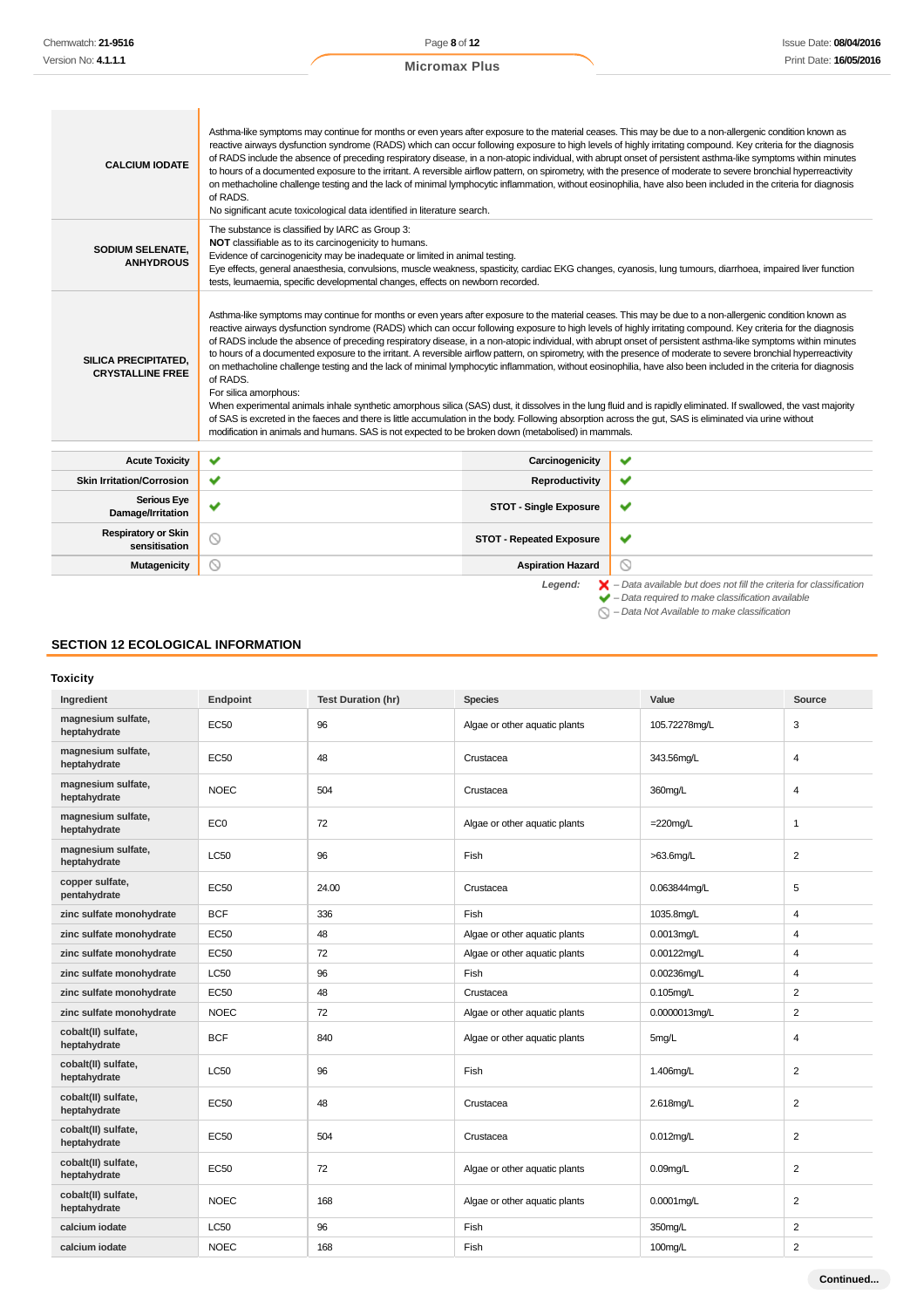|  | <b>Micromax Plus</b> |
|--|----------------------|
|  |                      |

| sodium selenate, anhydrous               | <b>BCF</b>  | 336 | Algae or other aguatic plants                                                                                                                                                                                                                                                                            | 10mg/L        | 4 |
|------------------------------------------|-------------|-----|----------------------------------------------------------------------------------------------------------------------------------------------------------------------------------------------------------------------------------------------------------------------------------------------------------|---------------|---|
| sodium selenate, anhydrous               | EC50        | 336 | Algae or other aquatic plants                                                                                                                                                                                                                                                                            | $0.033$ mg/L  | 4 |
| sodium selenate, anhydrous               | EC50        | 48  | Crustacea                                                                                                                                                                                                                                                                                                | $0.083$ mg/L  | 4 |
| sodium selenate, anhydrous               | <b>EC50</b> | 96  | Algae or other aquatic plants                                                                                                                                                                                                                                                                            | $0.199$ mg/L  | 4 |
| sodium selenate, anhydrous               | <b>LC50</b> | 96  | Fish                                                                                                                                                                                                                                                                                                     | $0.69$ mg/L   | 4 |
| sodium selenate, anhydrous               | <b>NOEC</b> | 168 | Algae or other aquatic plants                                                                                                                                                                                                                                                                            | $0.0091$ mg/L | 4 |
| silica precipitated,<br>crystalline free | EC50        | 384 | Crustacea                                                                                                                                                                                                                                                                                                | 28.000mg/L    | 3 |
| silica precipitated,<br>crystalline free | EC50        | 96  | Algae or other aquatic plants                                                                                                                                                                                                                                                                            | 596.638mg/L   | 3 |
| silica precipitated,<br>crystalline free | <b>LC50</b> | 96  | Fish                                                                                                                                                                                                                                                                                                     | 120.743mg/L   | 3 |
| Legend:                                  |             |     | Extracted from 1. IUCLID Toxicity Data 2. Europe ECHA Registered Substances - Ecotoxicological Information - Aquatic Toxicity 3. EPIWIN Suite V3.12 -<br>Aquatic Toxicity Data (Estimated) 4. US EPA, Ecotox database - Aquatic Toxicity Data 5. ECETOC Aquatic Hazard Assessment Data 6. NITE (Japan) - |               |   |

Bioconcentration Data 7. METI (Japan) - Bioconcentration Data 8. Vendor Data

Very toxic to aquatic organisms, may cause long-term adverse effects in the aquatic environment.

Do NOT allow product to come in contact with surface waters or to intertidal areas below the mean high water mark. Do not contaminate water when cleaning equipment or disposing of equipment wash-waters

Wastes resulting from use of the product must be disposed of on site or at approved waste sites.

For Copper Sulfate:

Terrestrial Fate: Soil - If released to soil, copper sulfate may leach to groundwater and may partially oxidize or bind to humic materials, clay or hydrous oxides of iron and manganese. Since copper is an element, it will persist indefinitely. Copper is bound or adsorbed, to organic materials, and to clay and mineral surfaces. The degree of adsorption to soils depends on the acidity or alkalinity of the soil.

For copper:

Atmospheric Fate - Copper is unlikely to accumulate in the atmosphere due to a short residence time for airborne copper aerosols. Airborne coppers, however, may be transported over large distances. Air Quality Standards: no data available.

Aquatic Fate: Toxicity of copper is affected by pH and hardness of water.

For copper: Ecotoxicity - Significant effects are expected on various species of microalgae, some species of macroalgae, and a range of invertebrates, including crustaceans, gastropods and sea urchins. Copper is moderately toxic to crab and their larvae and is highly toxic to gastropods (mollusks, including oysters, mussels and clams). In fish, the acute lethal concentrations of copper depends both on test species and exposure conditions. Waters with high concentrations of copper can have significant effects on diatoms and sensitive invertebrates, notably cladocerans (water fleas).

For Inorganic Sulfate:

Environmental Fate - Sulfates can produce a laxative effect at concentrations of 1000 - 1200 mg/liter, but no increase in diarrhea, dehydration or weight loss. The presence of sulfate in drinking-water can also result in a noticeable taste. Sulfate may also contribute to the corrosion of distribution systems. No health-based guideline value for sulfate in drinking water is proposed. For Copper: Typical foliar levels of copper are: Uncontaminated soils (0.3-250 mg/kg) ; Contaminated soils (150-450 mg/kg) ; Mining/smelting soils (6.1-25 mg/kg80 mg/kg300 mg/kg). Terrestrial Fate: Plants - Generally, vegetation reflects soil copper levels in its foliage. This is dependent upon the bioavailability of copper and the physiological requirements of species concerned. Crops are often more sensitive to copper than the native flora.

For Zinc and its Compounds: BCF: 4 to 24,000.

Environmental Fate: Zinc is capable of forming complexes with a variety of organic and inorganic groups and is an essential nutrient present in all organisms.

Atmospheric Fate: Zinc concentrations in the air are relatively low, except near industrial sources, such as smelters. There is no estimate for the atmospheric lifetime of zinc, but, since zinc is transported long distances in air, its lifetime in air is at least on the order of days.

**DO NOT** discharge into sewer or waterways.

# **Persistence and degradability**

| Ingredient                               | Persistence: Water/Soil | Persistence: Air |
|------------------------------------------|-------------------------|------------------|
| magnesium sulfate,<br>heptahydrate       | <b>HIGH</b>             | <b>HIGH</b>      |
| copper sulfate, pentahydrate             | <b>HIGH</b>             | <b>HIGH</b>      |
| zinc sulfate monohydrate                 | <b>HIGH</b>             | <b>HIGH</b>      |
| sodium selenate, anhydrous               | <b>HIGH</b>             | <b>HIGH</b>      |
| silica precipitated, crystalline<br>free | LOW                     | <b>LOW</b>       |

#### **Bioaccumulative potential**

| Ingredient                               | <b>Bioaccumulation</b>    |
|------------------------------------------|---------------------------|
| magnesium sulfate,<br>heptahydrate       | LOW (LogKOW = $-2.2002$ ) |
| copper sulfate, pentahydrate             | LOW (LogKOW = $-2.2002$ ) |
| zinc sulfate monohydrate                 | $LOW (BCF = 112)$         |
| cobalt(II) sulfate, heptahydrate         | $LOW (BCF = 37)$          |
| sodium selenate, anhydrous               | LOW (LogKOW = $-3.1818$ ) |
| silica precipitated, crystalline<br>free | LOW (LogKOW = $0.5294$ )  |

# **Mobility in soil**

| Ingredient                         | <b>Mobility</b>       |
|------------------------------------|-----------------------|
| magnesium sulfate,<br>heptahydrate | LOW ( $KOC = 6.124$ ) |
| copper sulfate, pentahydrate       | LOW (KOC = $6.124$ )  |
| zinc sulfate monohydrate           | LOW (KOC = $6.124$ )  |
| sodium selenate, anhydrous         | LOW ( $KOC = 48.64$ ) |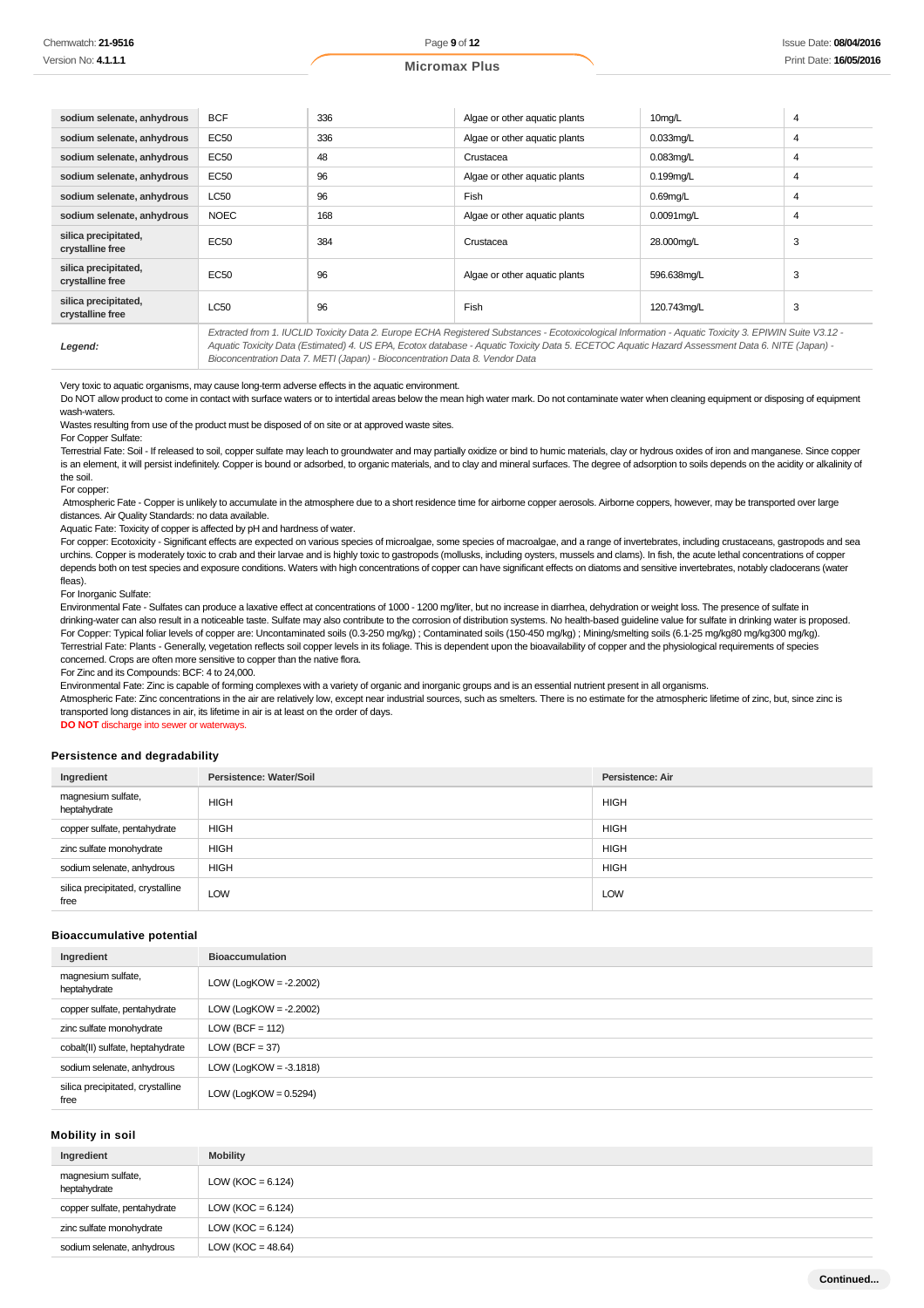| Chemwatch: 21-9516                       |                      | Page 10 of 12        | Issue Date: 08/04/2016 |
|------------------------------------------|----------------------|----------------------|------------------------|
| Version No: 4.1.1.1                      |                      | <b>Micromax Plus</b> | Print Date: 16/05/2016 |
| silica precipitated, crystalline<br>free | LOW (KOC = $23.74$ ) |                      |                        |

# **SECTION 13 DISPOSAL CONSIDERATIONS**

#### **Waste treatment methods** ▶ Containers may still present a chemical hazard/ danger when empty. Return to supplier for reuse/ recycling if possible. Otherwise: ► If container can not be cleaned sufficiently well to ensure that residuals do not remain or if the container cannot be used to store the same product, then puncture containers, to prevent re-use, and bury at an authorised landfill. Where possible retain label warnings and SDS and observe all notices pertaining to the product. Legislation addressing waste disposal requirements may differ by country, state and/ or territory. Each user must refer to laws operating in their area. In some areas, certain wastes must be tracked. A Hierarchy of Controls seems to be common - the user should investigate: **Reduction Product / Packaging** Reuse **disposal** ▶ Recycling Disposal (if all else fails) This material may be recycled if unused, or if it has not been contaminated so as to make it unsuitable for its intended use. **DO NOT** allow wash water from cleaning or process equipment to enter drains. It may be necessary to collect all wash water for treatment before disposal. In all cases disposal to sewer may be subject to local laws and regulations and these should be considered first. Where in doubt contact the responsible authority. Recycle wherever possible or consult manufacturer for recycling options.  $\mathbf{r}$ Consult State Land Waste Management Authority for disposal. Bury residue in an authorised landfill. ▶ Recycle containers if possible, or dispose of in an authorised landfill.

Ensure that the disposal of material is carried out in accordance with Hazardous Substances (Disposal) Regulations 2001.

ERG Code 9L

Special provisions A97 A158 A179 A197

Cargo Only Packing Instructions **600 Cargo Only Packing Instructions** 956

**Special precautions for user**

## **SECTION 14 TRANSPORT INFORMATION**

# **Labels Required Marine Pollutant HAZCHEM** 2Z **Land transport (UN) UN number** 3077 **Packing group** | III **UN proper shipping name** ENVIRONMENTALLY HAZARDOUS SUBSTANCE, SOLID, N.O.S. (contains copper sulfate, pentahydrate and zinc sulfate monohydrate) **Environmental hazard** Not Applicable **Transport hazard class(es)** Class 9 Subrisk Not Applicable **Special precautions for user** Special provisions 274; 331; 335; 375 Limited quantity 5 kg **Air transport (ICAO-IATA / DGR) UN number** 3077 **Packing group** || **UN proper shipping name** Environmentally hazardous substance, solid, n.o.s. \* (contains copper sulfate, pentahydrate and zinc sulfate monohydrate) **Environmental hazard** Not Applicable **Transport hazard class(es)** ICAO/IATA Class 9 ICAO / IATA Subrisk Not Applicable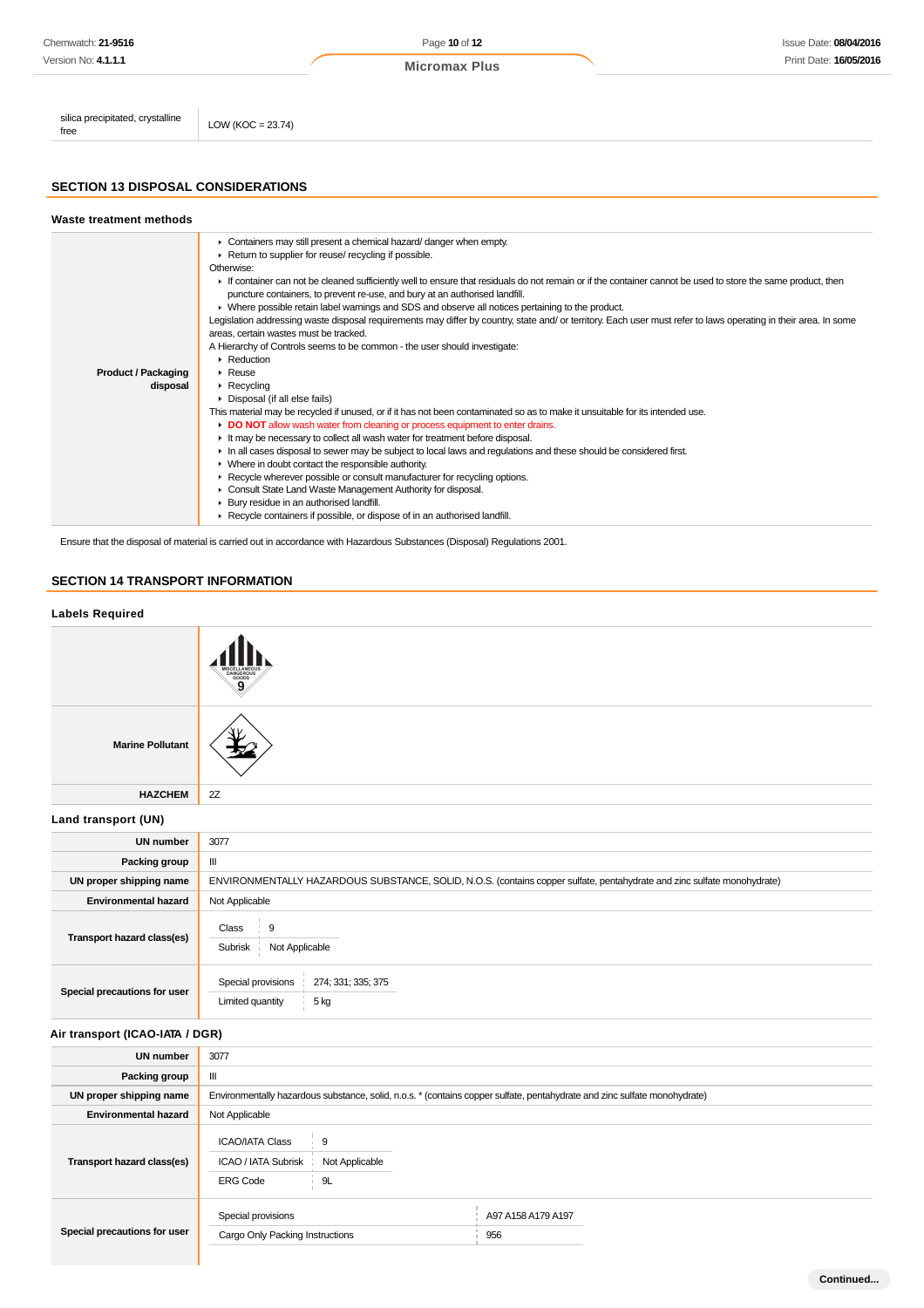|  |  | <b>Micromax Plus</b> |  |  |
|--|--|----------------------|--|--|
|--|--|----------------------|--|--|

| Cargo Only Maximum Qty / Pack                             | 400 kg  |
|-----------------------------------------------------------|---------|
| Passenger and Cargo Packing Instructions                  | 956     |
| Passenger and Cargo Maximum Qty / Pack                    | 400 kg  |
| Passenger and Cargo Limited Quantity Packing Instructions | Y956    |
| Passenger and Cargo Limited Maximum Qty / Pack            | 30 kg G |
|                                                           |         |

# **Sea transport (IMDG-Code / GGVSee)**

| UN number                    | 3077                                                                                                                    |  |  |
|------------------------------|-------------------------------------------------------------------------------------------------------------------------|--|--|
| Packing group                | Ш                                                                                                                       |  |  |
| UN proper shipping name      | ENVIRONMENTALLY HAZARDOUS SUBSTANCE, SOLID, N.O.S. (contains copper sulfate, pentahydrate and zinc sulfate monohydrate) |  |  |
| <b>Environmental hazard</b>  | <b>Marine Pollutant</b>                                                                                                 |  |  |
| Transport hazard class(es)   | <b>IMDG Class</b><br>9<br><b>IMDG Subrisk</b><br>Not Applicable                                                         |  |  |
| Special precautions for user | $F-A. S-F$<br><b>EMS Number</b><br>Special provisions<br>274 335 966 967 969<br><b>Limited Quantities</b><br>5 kg       |  |  |

#### **Transport in bulk according to Annex II of MARPOL and the IBC code**

Not Applicable

### **SECTION 15 REGULATORY INFORMATION**

# **Safety, health and environmental regulations / legislation specific for the substance or mixture**

This substance is to be managed using the conditions specified in an applicable Group Standard

| <b>HSR Number</b>                                                                             | <b>Group Standard</b>                                                                   |                                                                                                                                                                                                  |  |  |
|-----------------------------------------------------------------------------------------------|-----------------------------------------------------------------------------------------|--------------------------------------------------------------------------------------------------------------------------------------------------------------------------------------------------|--|--|
| HSR002521                                                                                     | Animal Nutritional and Animal Care Products Group Standard 2006                         |                                                                                                                                                                                                  |  |  |
|                                                                                               | MAGNESIUM SULFATE, HEPTAHYDRATE(10034-99-8) IS FOUND ON THE FOLLOWING REGULATORY LISTS  |                                                                                                                                                                                                  |  |  |
| New Zealand Inventory of Chemicals (NZIoC)                                                    |                                                                                         |                                                                                                                                                                                                  |  |  |
|                                                                                               | COPPER SULFATE, PENTAHYDRATE(7758-99-8) IS FOUND ON THE FOLLOWING REGULATORY LISTS      |                                                                                                                                                                                                  |  |  |
|                                                                                               | New Zealand Hazardous Substances and New Organisms (HSNO) Act - Classification of       | New Zealand Inventory of Chemicals (NZIoC)                                                                                                                                                       |  |  |
| Chemicals                                                                                     |                                                                                         |                                                                                                                                                                                                  |  |  |
|                                                                                               | ZINC SULFATE MONOHYDRATE(7446-19-7) IS FOUND ON THE FOLLOWING REGULATORY LISTS          |                                                                                                                                                                                                  |  |  |
| Chemicals                                                                                     | New Zealand Hazardous Substances and New Organisms (HSNO) Act - Classification of       | New Zealand Inventory of Chemicals (NZIoC)                                                                                                                                                       |  |  |
|                                                                                               |                                                                                         |                                                                                                                                                                                                  |  |  |
|                                                                                               | COBALT(II) SULFATE, HEPTAHYDRATE(10026-24-1) IS FOUND ON THE FOLLOWING REGULATORY LISTS |                                                                                                                                                                                                  |  |  |
| Monographs                                                                                    | International Agency for Research on Cancer (IARC) - Agents Classified by the IARC      | New Zealand Inventory of Chemicals (NZIoC)                                                                                                                                                       |  |  |
| New Zealand Hazardous Substances and New Organisms (HSNO) Act - Classification of             |                                                                                         |                                                                                                                                                                                                  |  |  |
| Chemicals                                                                                     |                                                                                         |                                                                                                                                                                                                  |  |  |
|                                                                                               | CALCIUM IODATE(7789-80-2) IS FOUND ON THE FOLLOWING REGULATORY LISTS                    |                                                                                                                                                                                                  |  |  |
| Chemicals                                                                                     | New Zealand Hazardous Substances and New Organisms (HSNO) Act - Classification of       | New Zealand Inventory of Chemicals (NZIoC)                                                                                                                                                       |  |  |
| SODIUM SELENATE, ANHYDROUS(13410-01-0) IS FOUND ON THE FOLLOWING REGULATORY LISTS             |                                                                                         |                                                                                                                                                                                                  |  |  |
|                                                                                               |                                                                                         |                                                                                                                                                                                                  |  |  |
| Monographs                                                                                    | International Agency for Research on Cancer (IARC) - Agents Classified by the IARC      | New Zealand Inventory of Chemicals (NZIoC)<br>New Zealand Workplace Exposure Standards (WES)                                                                                                     |  |  |
| New Zealand Hazardous Substances and New Organisms (HSNO) Act - Classification of             |                                                                                         |                                                                                                                                                                                                  |  |  |
| Chemicals                                                                                     |                                                                                         |                                                                                                                                                                                                  |  |  |
| SILICA PRECIPITATED, CRYSTALLINE FREE(112926-00-8) IS FOUND ON THE FOLLOWING REGULATORY LISTS |                                                                                         |                                                                                                                                                                                                  |  |  |
| New Zealand Inventory of Chemicals (NZIoC)                                                    |                                                                                         |                                                                                                                                                                                                  |  |  |
| <b>Location Test Certificate</b>                                                              |                                                                                         |                                                                                                                                                                                                  |  |  |
|                                                                                               |                                                                                         | Subject to Regulation 55 of the Hazardous Substances (Classes 1 to 5 Controls) Regulations, a location test certificate is required when quantity greater than or equal to those indicated below |  |  |
| are present.                                                                                  |                                                                                         |                                                                                                                                                                                                  |  |  |
| <b>Hazard Class</b>                                                                           | Quantity beyond which controls apply for closed containers                              | Quantity beyond which controls apply when use occurring in open containers                                                                                                                       |  |  |
| Not Applicable                                                                                | Not Applicable                                                                          | Not Applicable                                                                                                                                                                                   |  |  |

### **Approved Handler**

Subject to Regulation 56 of the Hazardous Substances (Classes 1 to 5 Controls) Regulations and Regulation 9 of the Hazardous Substances (Classes 6, 8, and 9 Controls) Regulations, the substance must be under the personal control of an Approved Handler when present in a quantity greater than or equal to those indicated below.

**Class of substance Quantities**